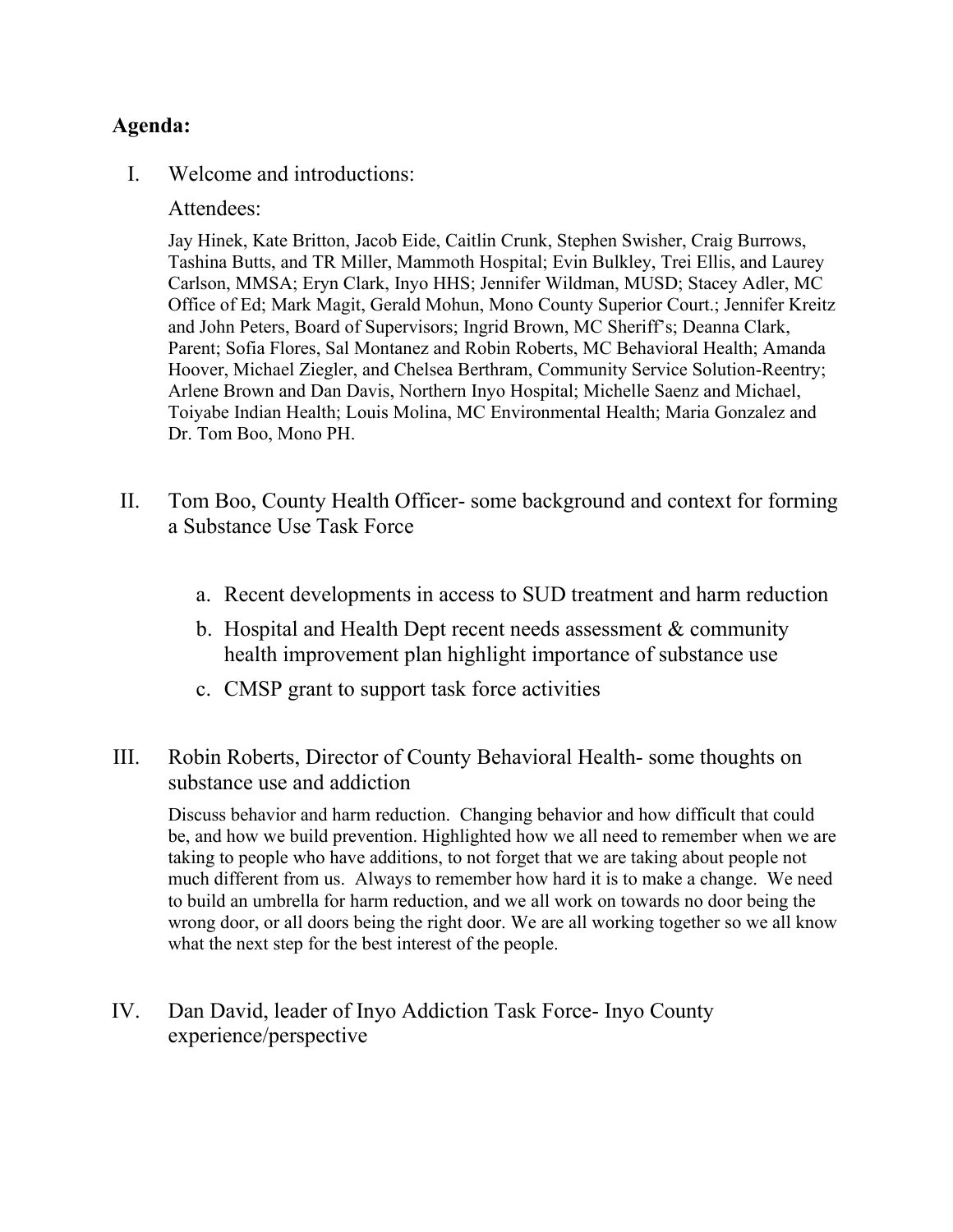Discuss Inyo County Substance Use taskforce. They educate staff and other agencies, schools on their program, resources and community awareness. Gave suggestion and strategies for initiating a Mono County Substance use taskforce.

## V. Stakeholder updates and current concerns (roundtable)

Ingrid Braun, Mono County Sheriff's- collaborating with Behavioral health and the Jail. Clients receiving same services in jail as in the community and being able to see same therapist.

Laurey Carlson, MMSA – concern on young adults addicted to heroin. Interest on receiving naloxone training thru Dr. Boo to be a resource to MMSA housing.

Dr. Swisher, MH- concern about intervention programs. Effectiveness of resources to not duplicate services.

Judge Magit- public safety, community rehabilitation before they must face real consequences.

Judge Mohun- getting individuals to see counseling, AA groups, concern of lack of supportive groups and getting treated respectfully.

Sofia, MCHB- offering a curriculum at Middle and High schools on coping skills as an early intervention program.

Stacey Adler, MC Office of Ed- concern about tremendous problem on vaping, THC, marijuana and bringing it to school. Announced a Parent Night at MH next Wednesday night.

Michelle Saenz, Toiyabe Indian Health- Coleville clinic is offering a full time BH provider and would like to expand services to Benton as well.

Jennifer Kreitz, BOS- a taskforce to focus on another substance bedsides opioids.

John Peters, BOS- strategies on how we can make a better community using current limited services. Organizing taskforce will be valuable to support efforts.

Community Solution – transportation is a big concern for people in walker/Coleville area. Getting clients to access services when they don't have transportation.

Kate, MH- sharing the messages with other entities, e.g. Churches and Hispanic community to bring them to taskforce.

Michelle Raust, MCBH- Concern on high methamphetamine additions and the effect on children welfare.

VI. Name, mission, structure of group and frequency of meetings?

a. Immediate objectives?

Did not discuss item.